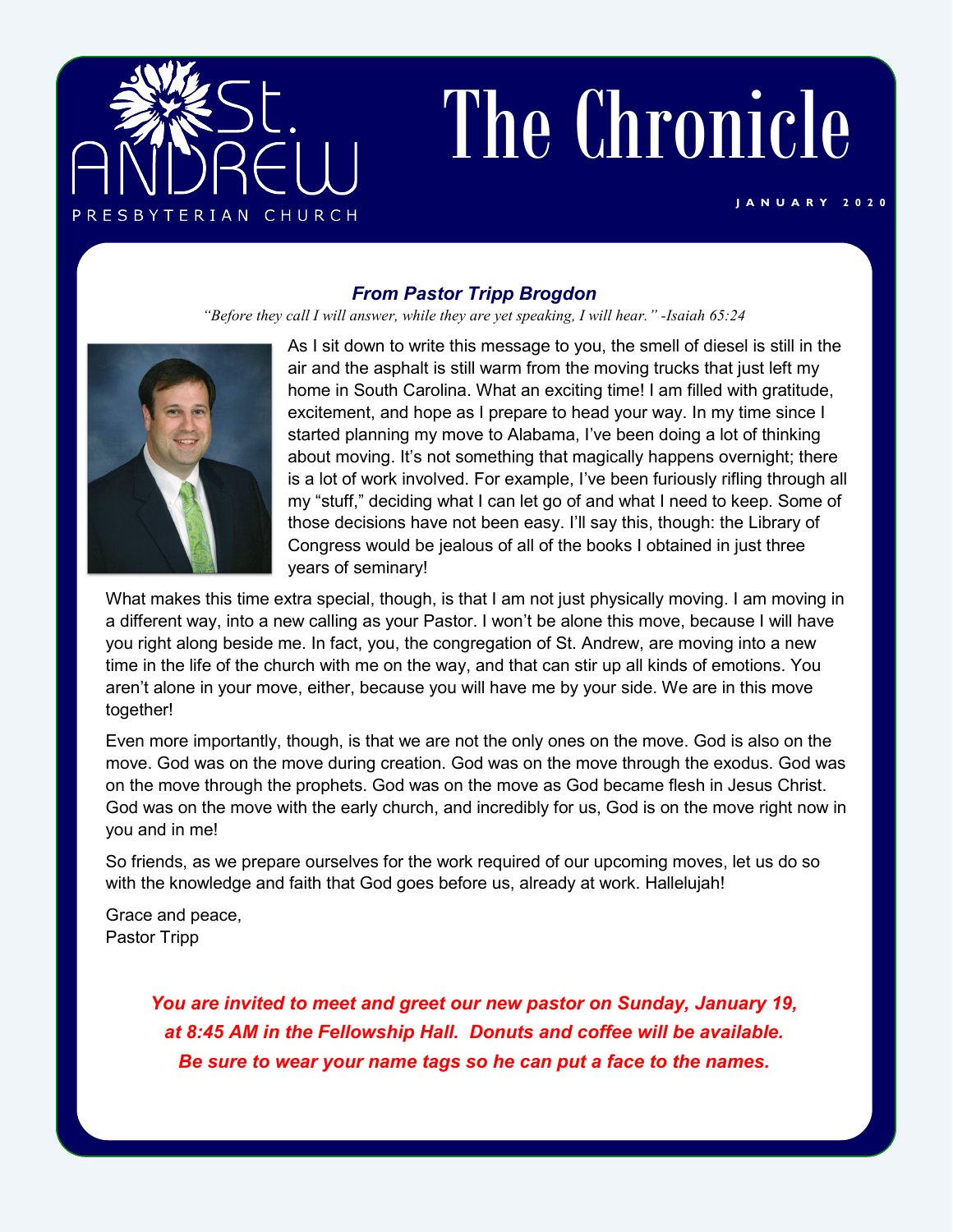#### **P A G E 2**



| Dan Watt              | Jan 4.  |
|-----------------------|---------|
| <b>Mavis Stephens</b> | Jan. 4  |
| <b>Nellie Gates</b>   | Jan. 4  |
| Stu Strong            | Jan. 5  |
| <b>Bob Naumann</b>    | Jan. 8  |
| Don Foster            | Jan. 8  |
| John Shull            | Jan. 10 |
|                       |         |



### **PRESBYTERIAN WOMEN**

**Tuesday, January 7, 10:00 AM**

**"Words of Love: Don't Kill Each Other" Exodus 20:13; Matthew 5:21-26**

**Leader: B.J. Breeding**

**Hostess: Cheryl Ellerbe**

**ALL ladies are invited to join us the first Tuesday of each month.**



## **Prayers for Wholeness**

The opportunity for communal Prayers for Wholeness will be offered the first Sunday of each month. This is a time when those who would like to be prayed for and/or anointed with oil are invited to come forward. The congregation is asked to pray for these individuals as well. If you cannot get to church but would like prayers for wholeness, please let the pastor know, and she and a member of the Prayer Team will gladly come to your home. The power of prayer is a precious gift from God and a beautiful gift to give each other.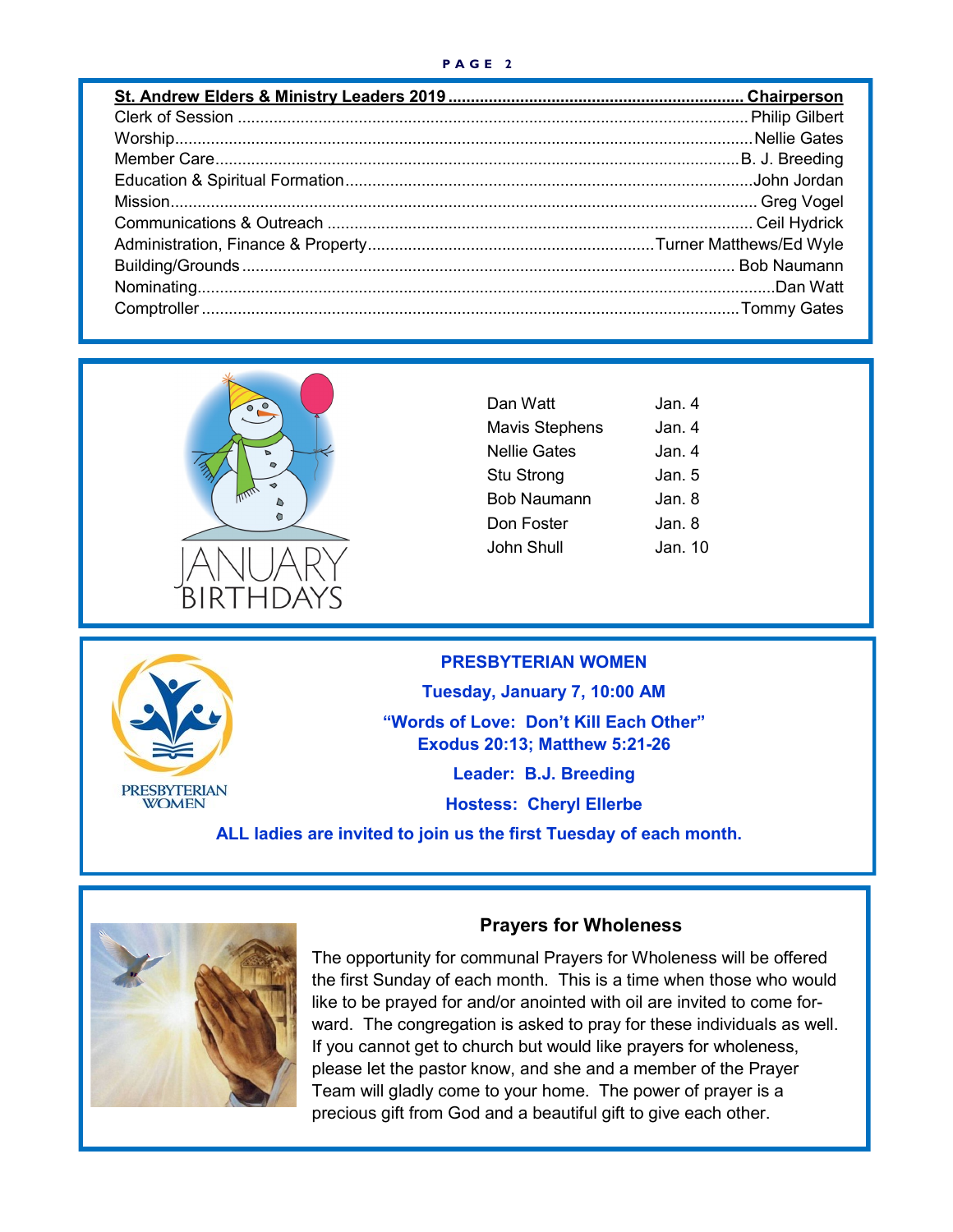

**CARING HANDS MINISTRY (Shawls & Lap Blankets for Hospice and hats for Clothe the Kids)**

## **See you on January 9, 2020 at 1:00 PM**

ALL ARE WELCOME! No skill needed, we will teach you. Donations for supplies are appreciated. An envelope is available in the office. 



**North Alabama Presbyterian Men's Meeting Monday, January 27, 6:00 PM First Presbyterian, Athens.**

**Dinner and Program about Haiti Hospital. Please sign up on the bulletin board.**

# **JOIN US EACH WEDNESDAY FOR SUPPER AND CLASSES**

**5:30 PM Potluck Supper 6:00 PM Bible Study/Children's Classes 7:00 PM Adult Choir Rehearsal**









# **The Way Made Clear, The History of Presbyterianism by Donna Huffman**

## **Starting Wednesday, January 8, at 6:00 PM**

**This will be a 5-week study led by Donna Huffman of First Presbyterian Church in Decatur. It will include** Presbyterian migration from Europe, missionaries, pioneer days, early worship, Great Awakenings, Native Americans and the Presbyterians, Old School vs. New School divisions, and early Alabama and Decatur/Morgan County Presbyterians.

## **THANK YOU!**

To the St. Andrew Congregation:

Thank you so much for the *very generous* Christmas gift from the church. You all went above and beyond in your giving, and I was humbled to receive your gift. Please know it was accepted with a very grateful heart and will be used to bless others as you have blessed me.

Merry holidays and many blessings on your New Year! Pastor Rosemary

#### **P A G E 3**